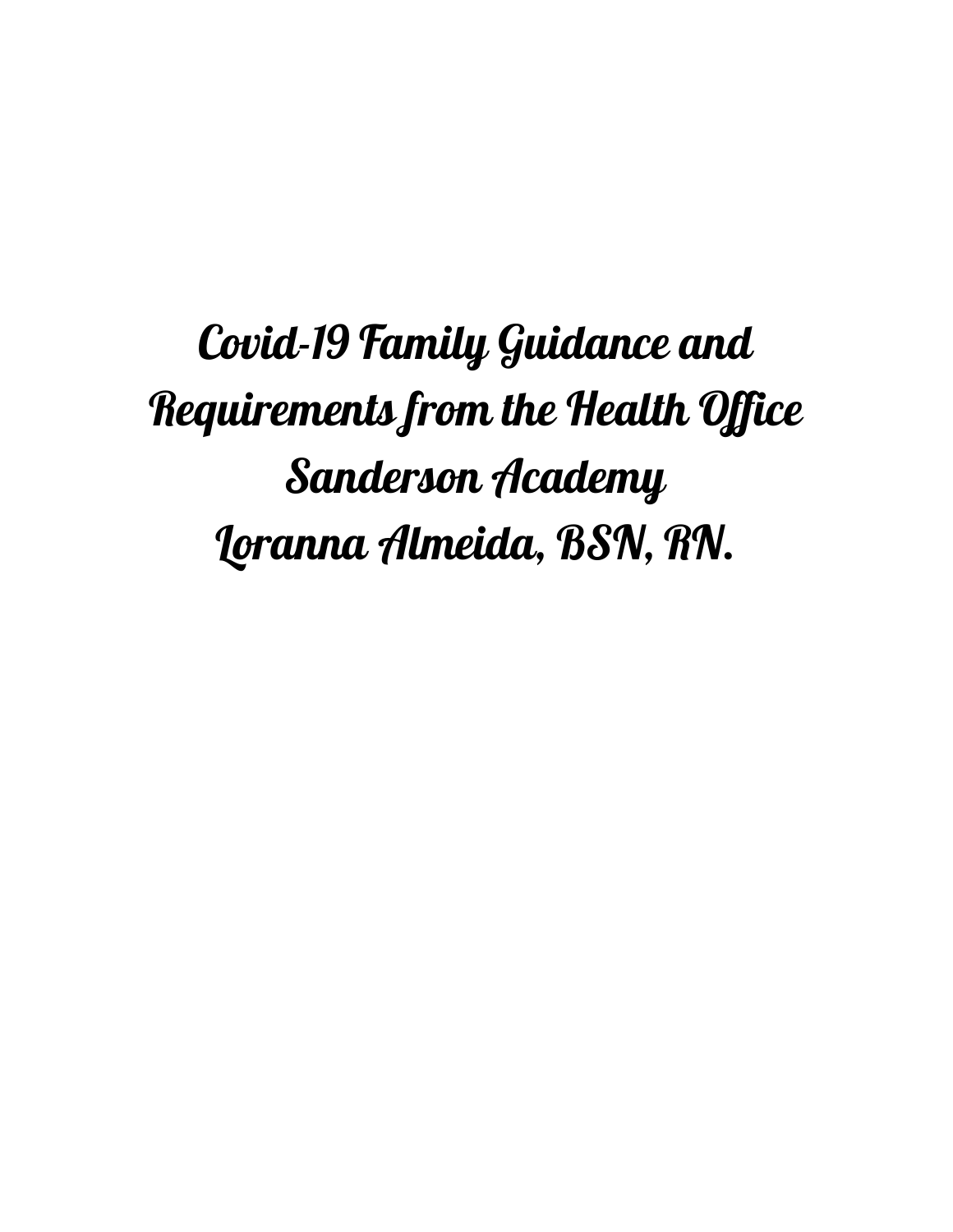# Table of Contents

| <b>Attendance</b>                                                                    |  |  |  |  |  |
|--------------------------------------------------------------------------------------|--|--|--|--|--|
| Masks/PPE/Hand Hygiene                                                               |  |  |  |  |  |
| <b>Mandatory Daily Health Screening and Symptom Checklist</b>                        |  |  |  |  |  |
| <b>School Visitors and Dismissing a Student from School</b>                          |  |  |  |  |  |
| Lunch                                                                                |  |  |  |  |  |
| <b>Mask Breaks</b>                                                                   |  |  |  |  |  |
| <b>Water Fountains</b>                                                               |  |  |  |  |  |
| <b>Nurse Visits</b>                                                                  |  |  |  |  |  |
| <b>COVID 19 Symptom Health Room</b>                                                  |  |  |  |  |  |
| Notification of a Positive COVID Case IN Building and Protocols for 'Close Contacts' |  |  |  |  |  |
| <b>Travel</b>                                                                        |  |  |  |  |  |
| <b>Flu Shot Mandate</b>                                                              |  |  |  |  |  |
| <b>DESE COVID-19 Guidance</b>                                                        |  |  |  |  |  |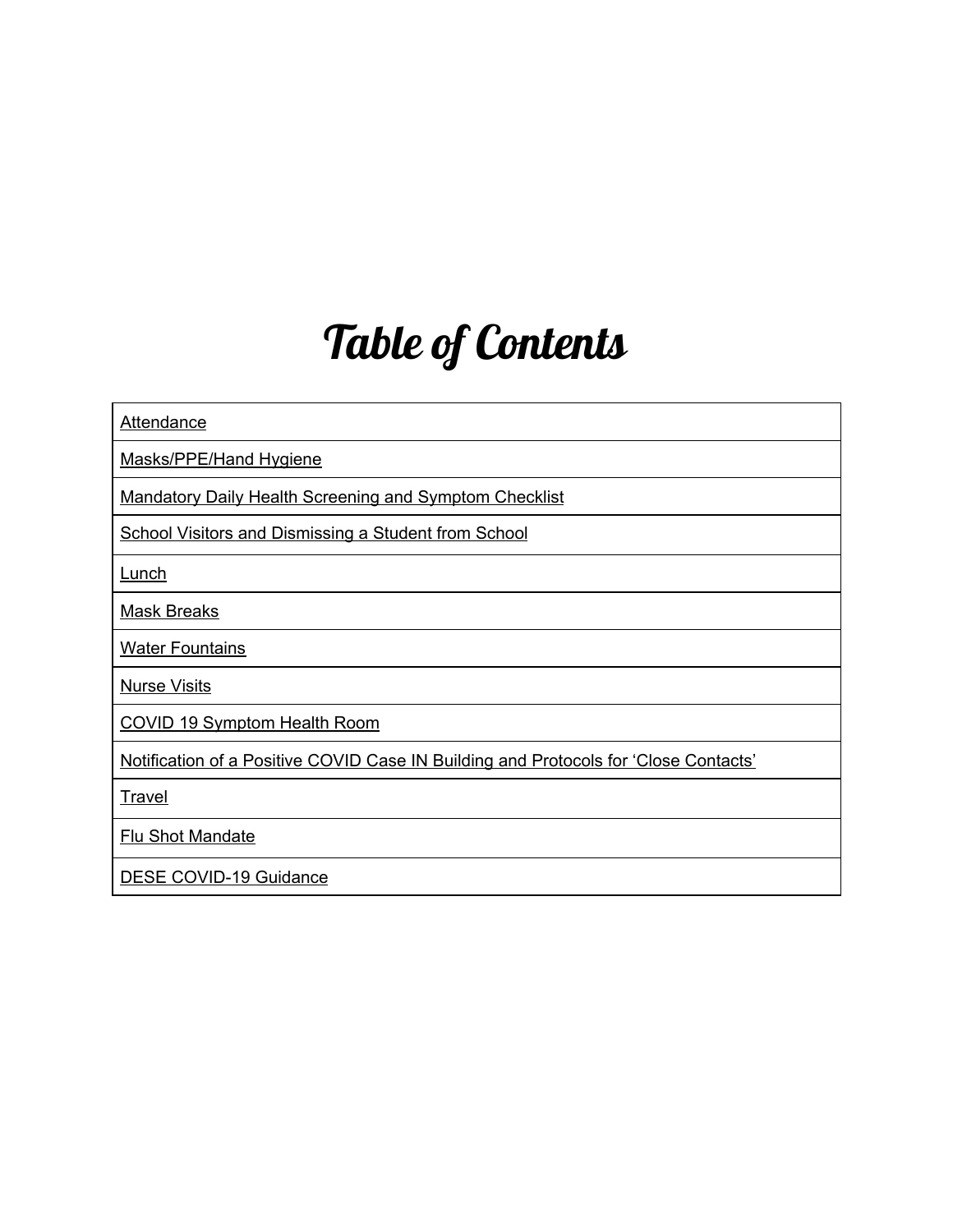# **Attendance**

Strong attendance remains a vital component of a successful school experience.

For students opting to continue in remote learning only, attendance will work the same as it has since the start of the school year.

For students opting to participate in the hybrid model, attendance will be taken in person by a staff member when in school, and virtually if at home.

Parents are responsible for calling the school nurse whenever their student will be absent- [lalmeida@mtrsd.org.](mailto:lalmeida@mtrsd.org) Reporting the reason for absence is also important. If it is Covid-19 related, the District Nurse Leader will contact you to assist with any questions or concerns- [dweber@mtrsd.org,](mailto:dweber@mtrsd.org) (413) 624-3451.

# **Masks/PPE/Hand Hygiene**

All students and staff are expected to wear a clean mask at all times. Masks should be either a homemade two-ply cloth mask, disposable pleated surgical, or non-medical earloop mask. All masks must have ear loops and fit to the face, covering the nose and mouth without gaps. No scarves, bandanas, gaiter masks, or face shields worn without a mask will be accepted. Child and adult masks are available (daily) through the nurse if needed.

The school will provide a paper bag to all students to place their mask in while taking a monitored mask break. The school will provide disinfectant spray and wipes to all classrooms.

Any student(s) refusing to wear a mask, or continually taking their mask off while in the building, will be sent home.

# **Hand Sanitizing / Hand Hygiene Protocols**

Students, staff, and any visitor entering the building are expected to sanitize their hands upon arrival into the building, before eating, after using the bathroom, when visibly dirty, and before leaving the building each day. Hand sanitizer stations will be available throughout the school in areas of high visibility of staff, in classrooms that do not have a sink, and at entrances to buildings.

If parents/guardians do not wish for their student to use the hand sanitizer provided by the school, please send in an opt-out letter to the nurses office to have on file. Students with this letter will be expected to wash their hands using soap and water throughout the day.

# **Hand Sanitizer**

To prevent the spread of germs, including COVID-19, CDC recommends washing hands with soap and water whenever possible because it reduces the amount of many types of germs and chemicals on hands. But if soap and water are not readily available, using a hand sanitizer with at least 60% alcohol can help you avoid getting sick and spreading germs to others.

- Choose only FDA approved hand sanitizers with at least 60% alcohol (often listed on the label as ethanol, ethyl alcohol, isopropanol, or 2-propanol).
- Rub the gel over all the surfaces of your hands and fingers *until your hands are dry*.
- Keep alcohol-based hand sanitizer out of your eyes.
- *DO NOT* rinse or wipe off the alcohol-based hand sanitizer before it's dry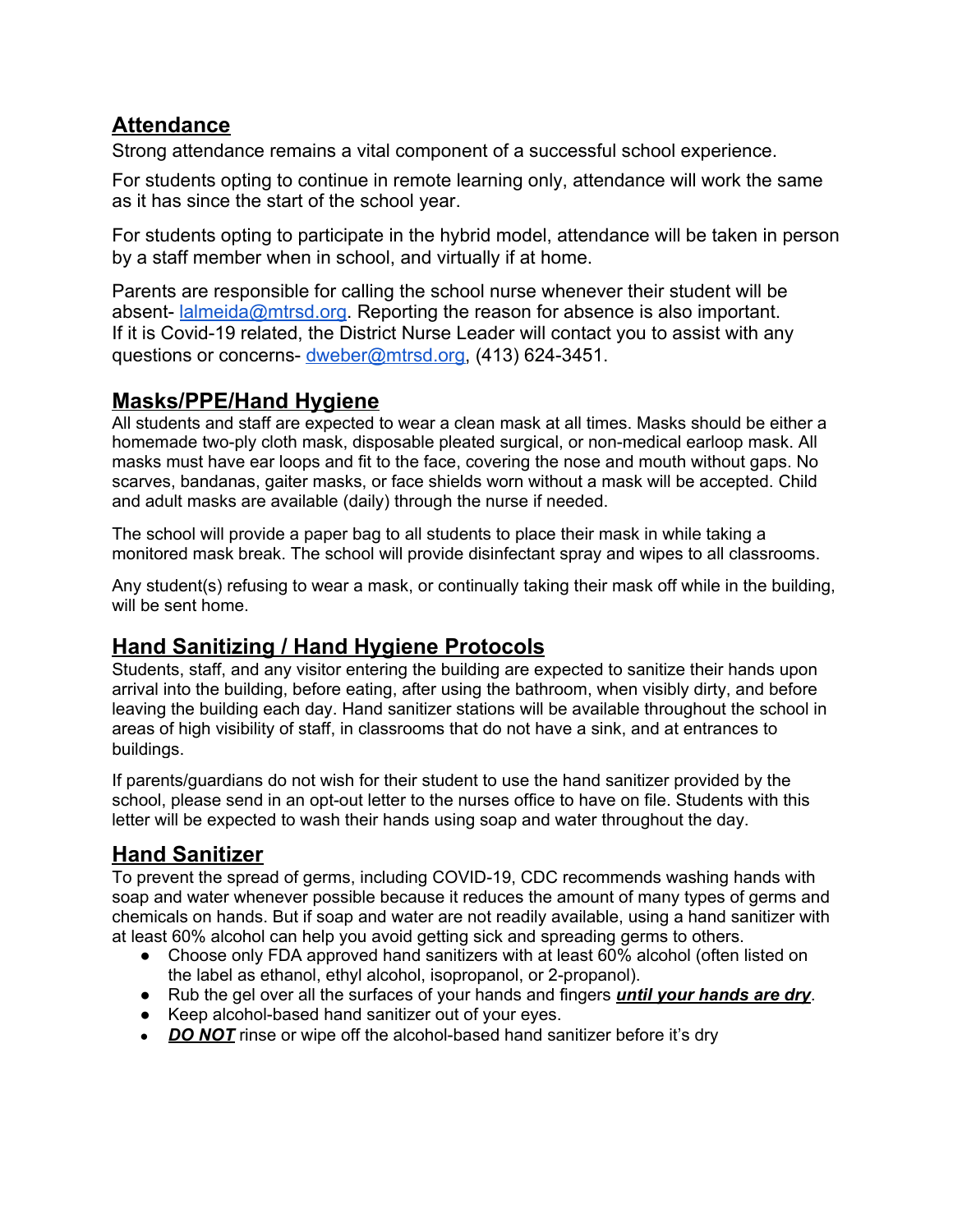# **SYMPTOM CHECKLIST**

#### **DAILY HOME SCREENING TOOL FOR STUDENTS**

**Parents:** Please complete the short checklist each morning and report your child's information to your school nurse in the morning **ONLY** if your child has any check marks to report their absence and get further instructions.

If your child has any of the following symptoms, that indicates a possible illness that may decrease the student's ability to learn and also put them at risk for spreading illness to others. Please check your child for these symptoms: Please complete this form daily to identify any symptoms for or possible exposure to **COVID-19.** If you have had any symptoms in question 1, or cannot answer True to question 2 and 3 your child needs to remain at home.

| 1. In the last 24 hours have you had any of the following (check all that apply):<br>Fever over 100.0 degrees or chills Cough |  | Congestion or runny nose               |
|-------------------------------------------------------------------------------------------------------------------------------|--|----------------------------------------|
| Fatigue, muscle or body aches                                                                                                 |  | Sore throat New loss of taste or smell |
| Shortness of breath or difficulty breathing                                                                                   |  | Headache                               |
| Nausea, vomiting or diarrhea                                                                                                  |  |                                        |

**2. I have not had "close contact" with an individual diagnosed with COVID-19 within the last 14 days.**

Close contact means living in the same household as a person who has tested positive for COVID-19, caring for a person who has tested positive for COVID-19, being within 6 feet of a person who tested positive for COVID-19 for about 15 minutes starting from 2 days before illness onset (or, asymptomatic people, 2 days prior to their test), or coming in direct contact with secretions (e.g. sharing utensils, being coughed on) from a person who has tested positive for COVID-19.

True **False** 

**3. I have not been asked to self-isolate or quarantine by a doctor or a local public health official.**

\_\_\_ True **False**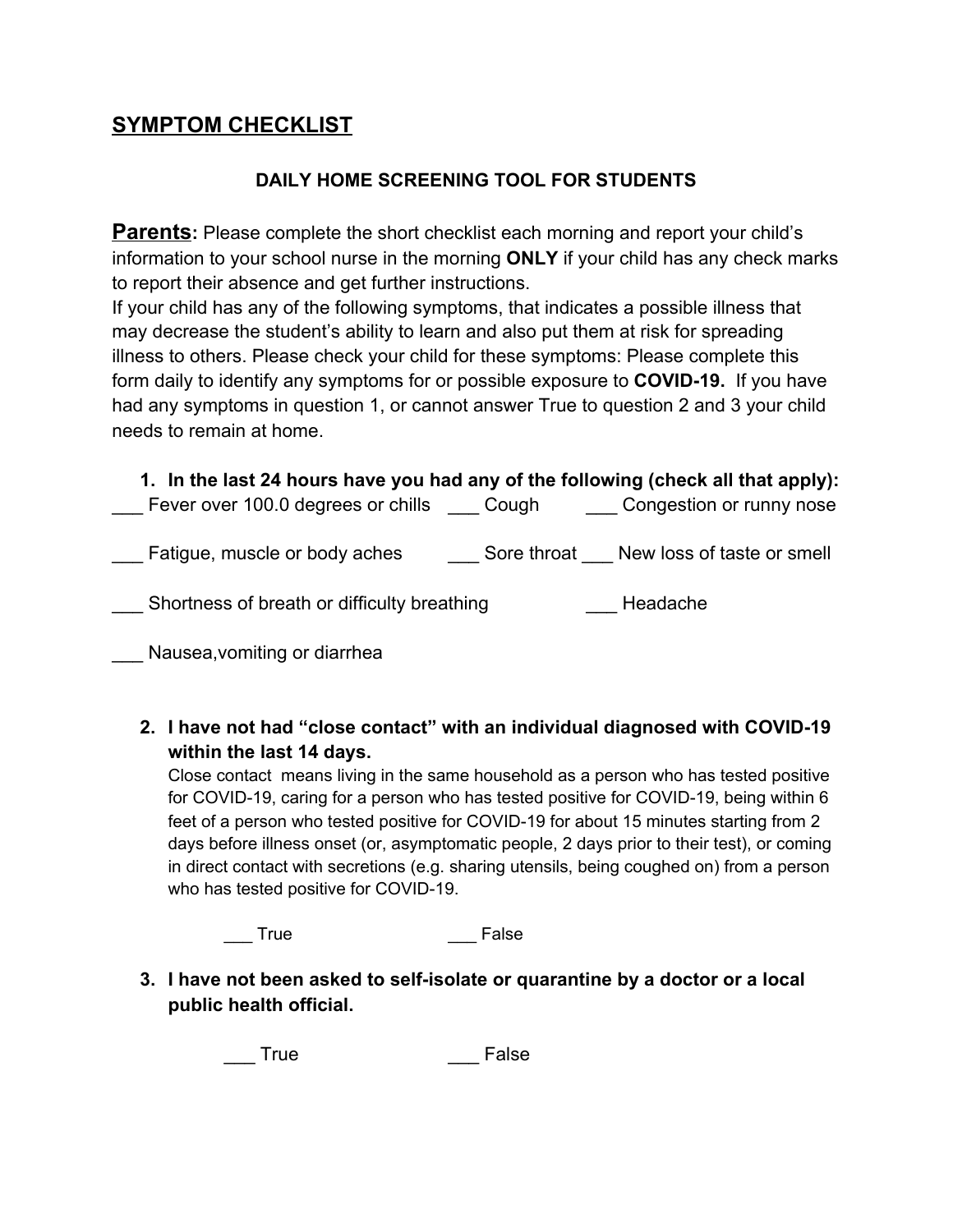# **School Visitors and Dismissing a Student from School**

There will be no school visitors allowed to walk through the building.

Caregivers who wish to dismiss their student must inform the main office or school nurse (413 628-4404). Students being dismissed will meet their caregiver at the door or outside.

#### **LUNCH**

Students that remain for lunch need to sit at least 6 feet apart and face the same direction when possible or remain in individual cubicles. The mask MUST be reapplied when done eating and drinking. Handwashing must be done before and after lunch.

# **MASK BREAKS**

Mask breaks will be done periodically throughout the day, as needed. They will be done outside when the weather permits, or in the classroom with a window open, students at least 6 feet apart, doing a quiet activity. Mask breaks should be no longer than 15 minutes. Snack time should be included as a mask break.

## **Water Fountains**

Students and staff must bring a reusable water bottle to be filled at the water fountain. Students and staff will not be allowed to drink from the water fountain.

## **Nurse Visits**

If a student is ill or injured, the teacher will call the nurse in the health office. The nurse will then go to the classroom and meet the student to determine if they will go to the health office. The nurse will escort the student to the health office if indicated. The student will be escorted back to the classroom when the visit is complete. If prolonged close contact is predicted by the nurse, proper PPE will be worn by the nurse. All emergency visits will come to the health office immediately.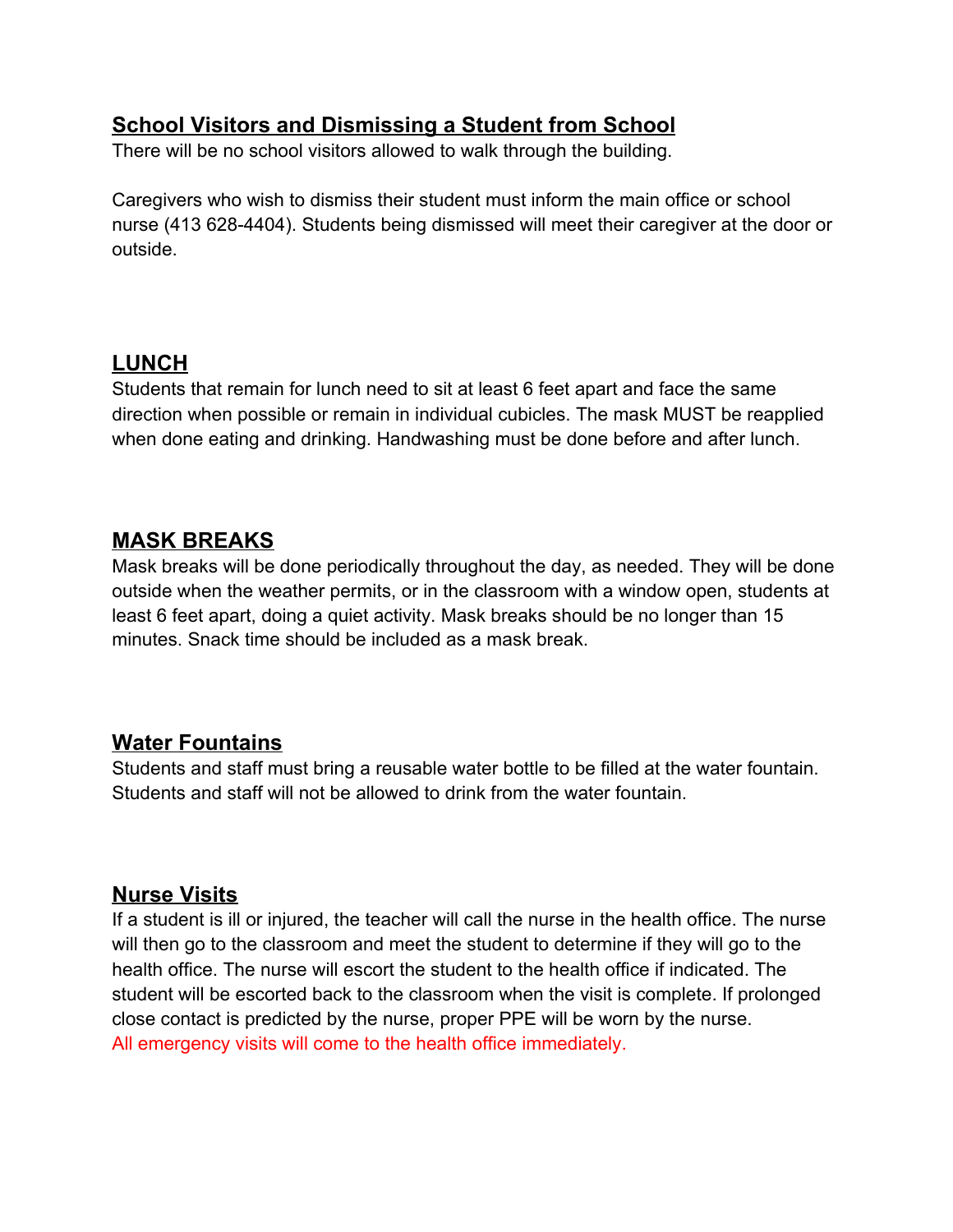# **COVID-19 Symptom Isolation Room**

A separate isolation room for students and staff members with COVID-19 symptoms has been set up in each school building. All students and staff with any of the COVID-19 like symptoms will be treated as a positive case.

Teachers will call the nurse if a student or staff member is presenting with any of COVID-19 symptoms. Congested noses or headaches are common symptoms of multiple conditions. The nurse assessment will determine where the student or staff member will be placed, in isolation or treated in the health office.

If the student or staff member is escorted to the COVID-19 isolation room (CARE room), they will have their temperature taken, if not already done. They will be asked to stay in the room and proper mask fitting will be assessed, a new mask will be provided if needed. The student's emergency contacts will be called immediately. The expectation is for students to be picked up within 30 minutes. Please have an emergency contact available to pick up your child if you are not able to be to the school within that time frame. The school nurse will provide parents with further information at time of pick up.

The MTRSD and HRSD has been identified as one of the districts in Massachusetts that can provide Abbott BinaxNOW Covid-19 testing for any staff or student having symptoms while in school.

*With signed consent*, the BinaxNOW antigen test can be used on any student or staff that is showing signs of potential COVID-19. This test does *NOT* replace a molecular test such as a PCR. This can help to provide an early identification of a probable positive case, which helps to reduce transmission.

This test is only for students or staff that develop symptoms while at school. This is an antigen test, which is not as accurate as a PCR molecular test, but can help to identify a potential positive with early symptoms. When a positive occurs, doctors are more likely to get that person in for a molecular test that day, thereby decreasing the risk for transmission.

This test does not change the protocols for a symptomatic student or staff. That person still needs to go home and follow the information provided at the time they leave the school.

Symptomatic staff members will be asked to exit the building immediately.

While students are in the COVID-19 isolation room they will be supervised by an adult. This adult will be wearing proper PPE (i.e. mask, face shield, gown, and gloves). This is to prevent the adult from being identified as a close contact if there is a positive case. If there is more than one student in the COVID-19 health room at once, they are required to wear a mask the entire time, and remain socially distanced. When the student leaves the room, it will then be cleaned immediately and have a deep disinfection that day.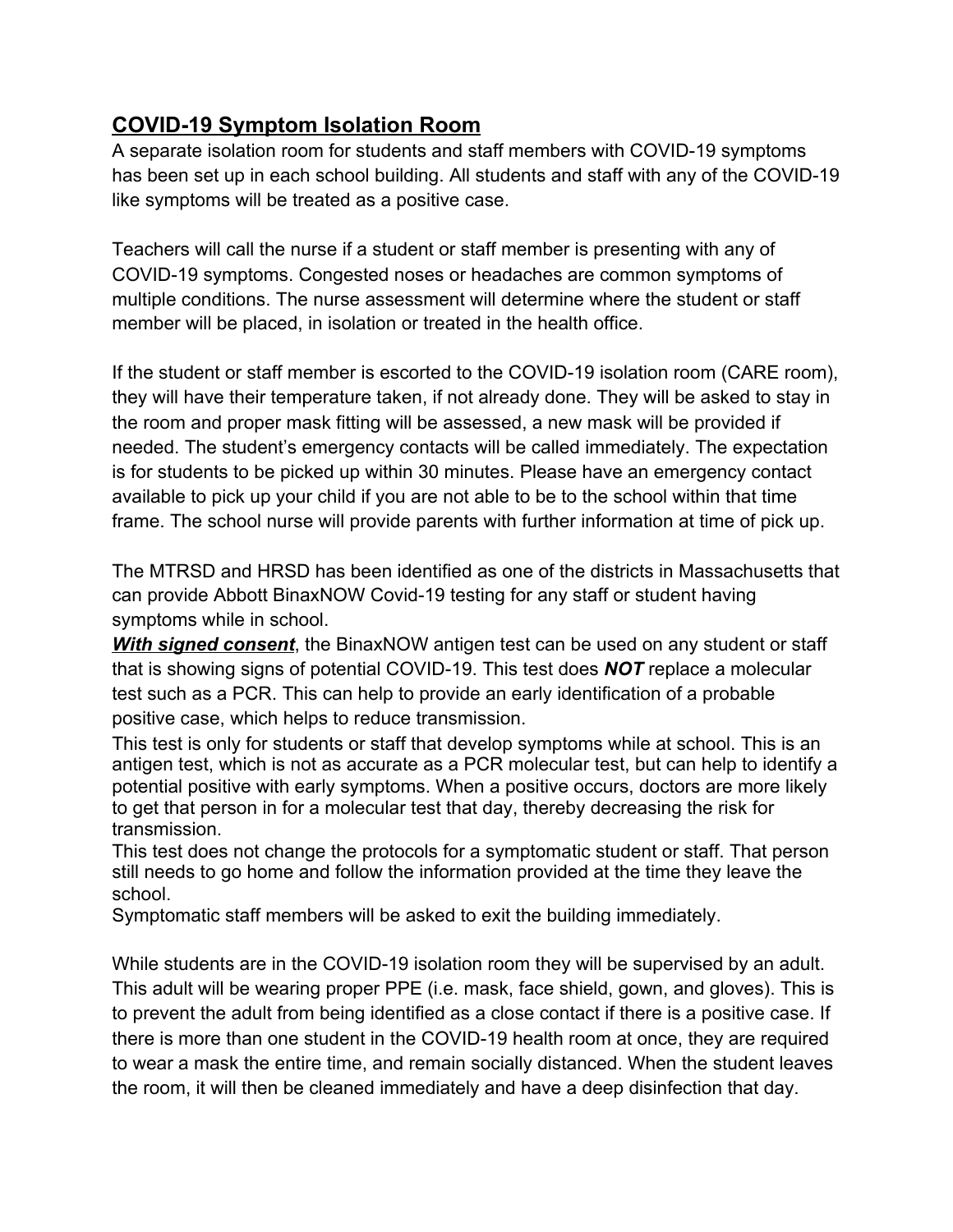When the student or staff member is sent home with COVID-19 symptoms, they will be provided with detailed instructions on how to proceed before they can return to school. This will include being asked to get tested for COVID-19 using a PCR test.

# **Notification of a Positive COVID-19 Case IN the Building and Protocols for 'Close Contacts'**

If there is a positive test result of a student or staff member in the building, that person will be contacted by their local Board of Health and District Nurse Leader. The Board of Health and/or District Nurse Leader will then interview the positive case to determine any close contacts. This is anyone who was within 6 feet for more than 15 minutes in a 24 hour period of the positive case up to the 2 days prior to symptom onset, or 2 days prior to the positive test results for asymptomatic people . All close contacts will then be contacted by the board of health.

Any positive case must isolate themselves for a period of 10 days from the onset of symptoms. They may not return to school until all of the following have been met.

- (1) they have been isolated for at least 10 days
- $\bullet$  (2) they have been fever free for more than 24 hours without fever-reducing medications and
- (3) their symptoms are significantly improved.

All identified close contacts must quarantine until one of the following has been met.

• The close contact remains symptom free and gets tested on day 5 with a PCR or antigen test that is negative, they may leave quarantine on day 8. However, they must continue to monitor for symptoms through day 14, and report any to the board of health.

#### **OR**

• The close contact remains symptom free for 10 days, without testing, they may leave quarantine. However, they must continue to monitor for symptoms through day 14, and report any to the board of health.

#### **OR**

• They remain in quarantine for the full 14 days if they had any symptoms. They are fever free for at least 24 hours without the use of fever reducing medication. Symptoms have significantly reduced.

**Close contacts are STRONGLY recommended to get a COVID-19 test (PCR).**